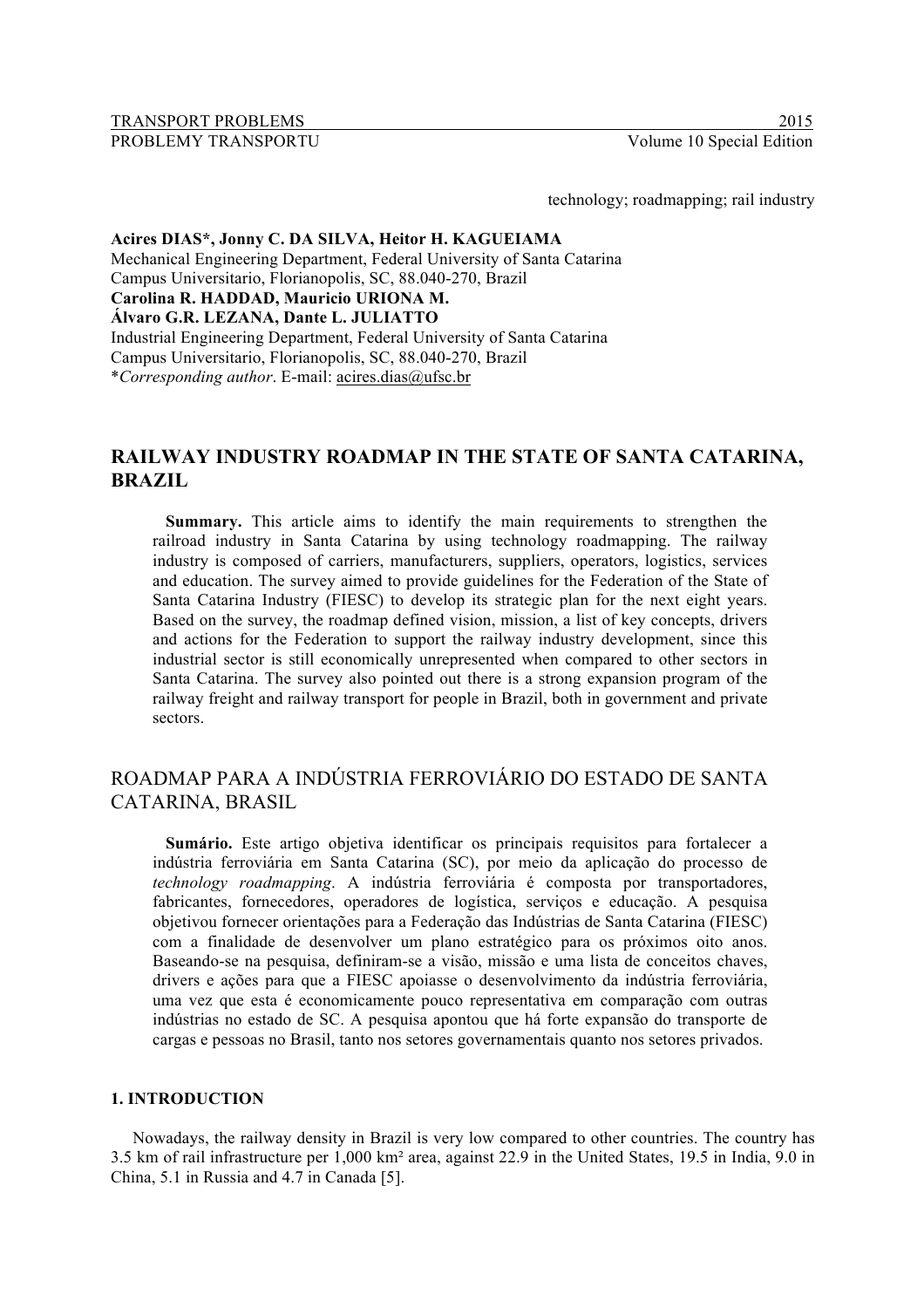According to the National Land Transportation Agency (ANTT), by the end of 2009, the Brazilian rolling stock of rail equipment accounted a total of 92,890 freight cars and 2,876 locomotives [4]. In 2010, the rail system cargo handling corresponded to 21% of the Brazilian cargo transportation matrix. In 2011, the Brazilian railway system had 30,000 km in length, composed of 11 private threads and 1 public [5].

In 2013, the main products transported by rail were [25]: iron ore and mineral coal (75.71%); agribusiness (14.86%); steel products (3.77%); alcohol derivatives (2.79%); and construction (0.57%). Also according to the same reference, it is expected a growth of 12.5% in the Movement of Carried Cargo between 2014 and 2016, for a total of 550 million useful tons (TU), in comparison to 490 million TU in 2013.

In Santa Catarina, the total railroad network length is 1,393 km [6] and is linked to the Brazilian infrastructure through the ports of Paranagua and Rio Grande [10]. According to the Federation of the State of Santa Catarina Industry (FIESC) data, the state railway is conceded to Tereza Cristina Railroad (FTC – Ferrovia Tereza Cristina) and to the Latin America Logistics Company (ALL). As inferred from the data, the state railroad is important due to the diversity of transported products. In order to strengthen the railroad industry in Santa Catarina (SC), FIESC [8] commissioned a study to reveal the opportunities to establish a more robust railway industry in the State, but more importantly, to establish a long term planning until the year 2022. The FIESC main aim with this initiative was to promote regional economic development throughout the State by supporting the regional railroad industry.

The Brazilian government is putting much effort in overcoming its infrastructure problems and the development of the railroad industry may contribute with this effort, backed up with Bi USD in investment. Thus, the aim of this paper is to identify the main requirements to strengthen the railroad industry in Santa Catarina by using technology roadmapping.

## **2. TECHNOLOGY ROADMAP**

The technological change and the impact of globalization in organizations increase competitiveness of industries and countries and bring technology and innovation as the focus in decision making [2]. Market and technology are constantly changing, accompanied by the pressure for increasing costs, demand and reduction in product life cycle. In this context, businesses, government and other entities should focus on emerging markets and the use of strategic technology planning [1].

The integration of technology with business strategy is an important aspect of planning, since such integration brings value and competitive advantage [21]. Technology management requires processes and systems that, in practice, are able to identify whether the existing and potential technological resources within a sector or organization are in accordance with their present and future needs.

Technology Roadmapping (TRM) is defined as [11]: roadmaps communicate visions, attract resources from business and government, stimulate investigations, and monitor progress. They become the inventory of possibilities for a particular field, thus stimulating earlier, more targeted investigations. They facilitate more interdisciplinary networking and teamed pursuit. Even "white spaces" can conjure promising investigations. In engineering, the roadmapping process has so positively influenced public and industry officials that their questioning of support the technologies have to offer are very important.

A "roadmap" in its generic term corresponds to a layout of paths or routes that can exist in a certain geographical area and acts as a travel plan director [18], as well as a map that shows the way considering the starting and ending points and its critical aspects [7].

The roadmapping process allows the integration of business and technology [14]. TRM is a technical support to the planning and management of technology, exploration and communication of the relationship between technological resources, organizational goals and changing environment [21]. TRM is a higher-level strategy for the development of alternatives technologies, providing a way to identify, measure and select these alternatives, in order to satisfy a need [12, 18].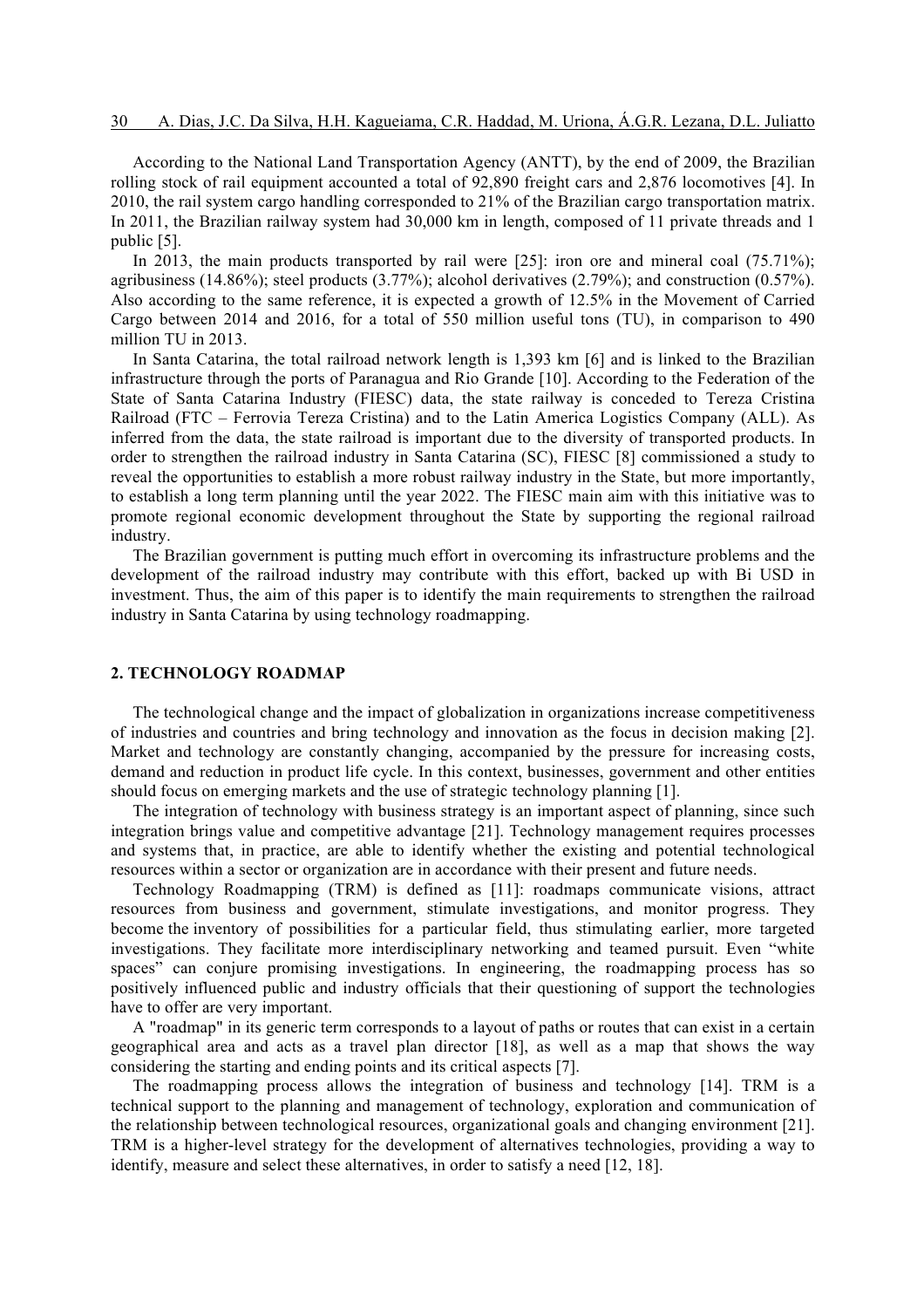A study focused on 40 roadmaps in 16 different areas, identified different types of roadmaps [21]. Fig. 1 presents the purposes and shapes identified. Regarding the TRM construction, the following phases were proposed [12, 24]:

- Phase 1 preliminary activities: to find the essential conditions; in order to define leaders, supporters, sponsors, scope and boundaries for the TRM;
- Phase 2 TRM development : identification of "product" focus; critical system requirements and targets; specification of key technology areas; the drivers and their targets; identification of alternative technologies related to time; recommendation of technological alternatives to be followed; creation of the TRM report;
- Phase 3 Follow-up activities: TRM criticism analysis and validation; development plan and implementation; review and update.



Fig. 1. Characterization of roadmaps by purpose and format. Source: [21] (p. 11)

Il. 1. Caracterização de roteiros por finalidade eo formato. Fonte: [21] (p. 11)

The main TRM benefit is to improve decision-making and investments planning [19]. According to [14], these benefits are:

- Establishment of a strategy that relates product and technology;
- Definition of an interrelated approach to a plan and long-term vision for technology and product;
- Stimulus to knowledge and communication improvement:
- Best competitive advantage obtained through the timing of the breeding market and money:
- Best quality in the product process specification.

## **3. METHOD**

The team that conducted this research consisted of senior professors, PhD and Masters students from the Entrepreneurship Lab (LEMP), from the Industrial and Systems Engineering Department, and the Integrated Product Development Nucleus (NeDIP), from the Mechanical Engineering Department, research labs from Federal University of Santa Catarina (UFSC).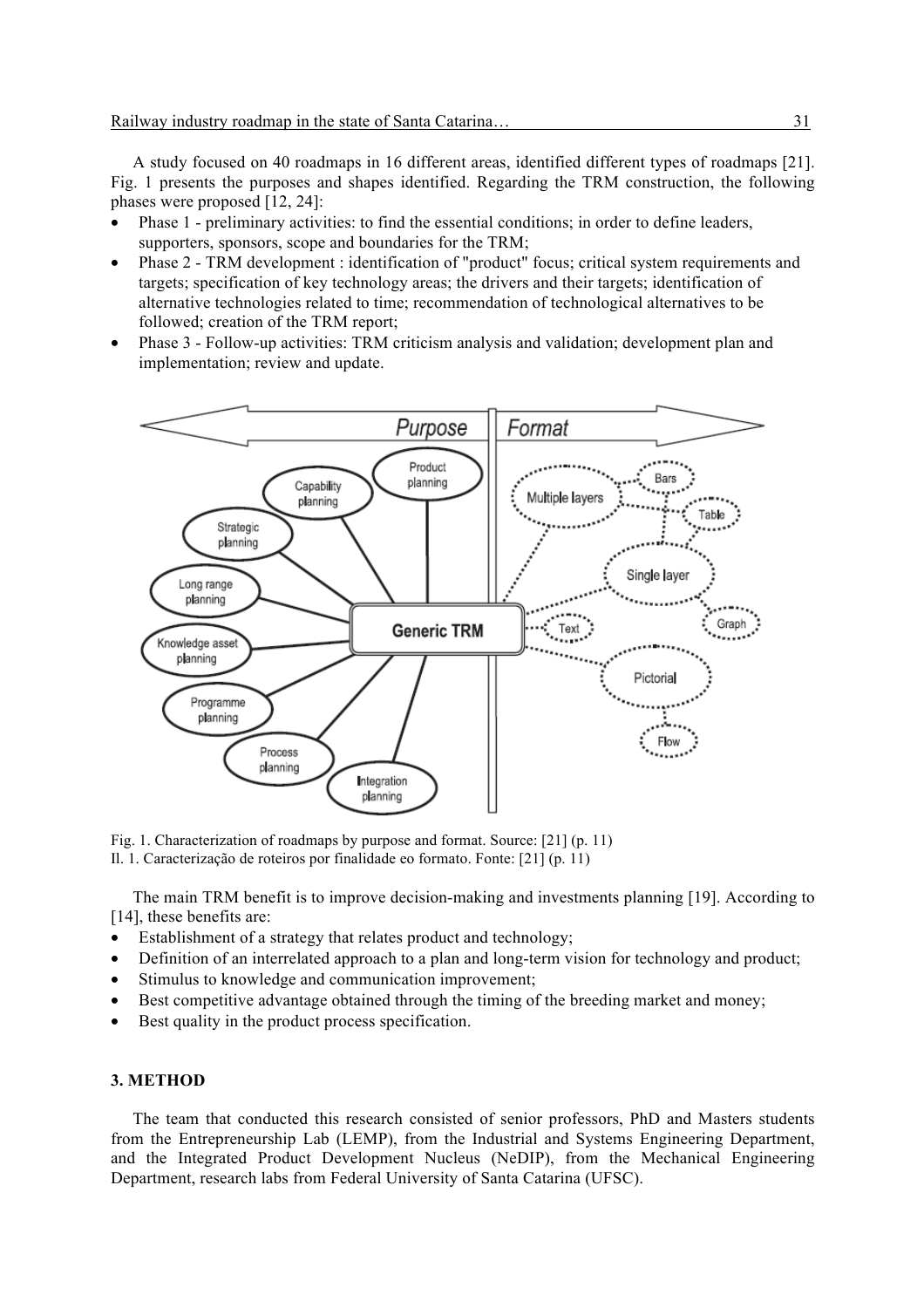#### 32 A. Dias, J.C. Da Silva, H.H. Kagueiama, C.R. Haddad, M. Uriona, Á.G.R. Lezana, D.L. Juliatto

Based on the research objective, the team opted to follow the S-Plan Method for Technology roadmapping proposed by [22], which is originally composed of three phases: (i) planning, (iii) roadmapping workshops and (iii) review. In addition, it was opted to follow the recommendations to use a customized workshop approach [21]. The study was mainly exploratory, which slightly differs from the original S-Plan Method.

The major steps involved in the work were:

- 1. For the roadmap development, it considered the rail sector described in CNAE-30 (Classificação Nacional de Atividades Econômicas / National Classification of Economic Activities in Brazil)], mentioned above [17];
- 2. Seven drivers were defined, as recommended by different TRM methodologies [3, 15, 16, 23]:
- Technology: current situation and trends in the field of innovation and technology, both related to products and production systems;

• Market: consumer market profile, competition, level of current consumption, emerging markets, etc.;

• People: human needs, labor availability and skills;

• Services: availability and quality of services and production factors necessary for proper industrial performance;

• Sustainability: awareness on environmental aspects related to industrial activities;

• Infrastructure: evaluation of structures for production flow and material distribution, power supply, information and telecommunications networks;

• Economic and socio-political: understanding the impacts of legislation and regulations (fiscal, operational, etc.) as well as industrial policies, financing sources and technical standards.

3. After defining the drivers, the team selected companies, whose managers participated in the interviews, in order to collect their perception on the above drivers in the rail sector.

From a list of about 46 companies, in-depth interviews were conducted with 18 industrial leaders, including directors, presidents and managers. The numbers of companies and managers that participated of the interviews include aeronautics and automobile, areas also targeted in the overall project but not discussed in this paper. The interviews ranged generally from 30 minutes to over an hour [20].

Among the selected companies, six units produce components for the railroad industry and one was related to transportation, maintenance and retrofit of machines and wagons. Three large companies were interviewed in Santa Catarina, and two multinational organizations, which assemble freight trains and underground trains, in São Paulo state. The President of the Brazilian Association of Railroad Industry (ABIFER) was also interviewed.

The interviews contributed to the trends development related to the emerging industries and for the perception of the current state.

- 4. From these interviews, key trends were generated. These trends along with findings from scientific papers, technical reports, news and articles, enabled the construction of a trend table related to the rail industry.
- 5. An expert panel was formed to analyze the trend table including entrepreneurs, researchers, and government institutions representatives, with over 80 members. The experts were from the emerging industries that include three areas: railway, aeronautical and automobile. Approximately, 10% of experts were or have been active players in the Railroad Industry in Santa Catarina.

The panel featured four key moments, followed by group dynamics:

• Socio-economic study: this presentation intended to point out the current situation of the sector, both in SC and in Brazil. In the sequence, the experts were asked to draw up a list of strengths and weaknesses of the industries.

• Future visions: views scenarios were defined after the trends presentation. From this exercise, the following views were developed:

o Railway: Santa Catarina Industry will be able to provide technological solutions to the railroad industry.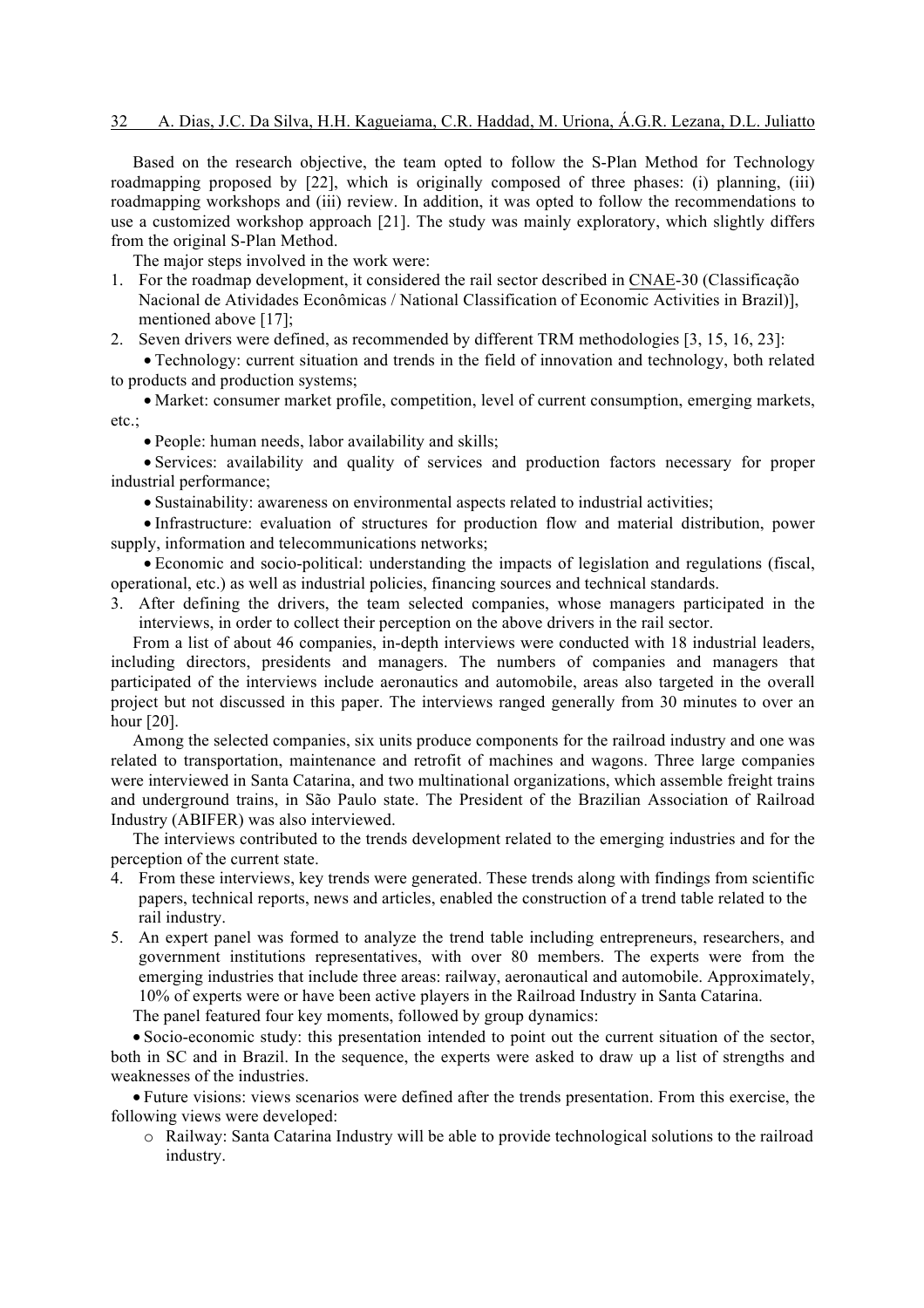• Critical factors: consider the main points to develop the visions. The following critical factors were identified:

o Rail: market; public policies and investments; R&D and technology; people.

• Action plan: each guest panel was convened to develop a range of short (2014-2016), medium (2017-2019) and long-term actions (2020-2022), to address each of the pre-defined critical factors. These actions were then consolidated into the previously defined drivers and were included in TRM to the three emerging industries, above mentioned. In addition, the panel resulted in a report containing socio-economic data and trends presented to the experts [9, 10].

#### **4. RESULTS AND DISCUSSION**

**RAIL**

The Railroad industry TRM, as mentioned before, was the result of joint collaboration that involved FIESC, UFSC, entrepreneurs and experts of the railway industry identified as an emerging sector in the state. The roadmap structure aims to capture the richness of the stakeholders' view on the industry development in the next 10 years.

As pointed by [21], the TRM does not present an overview of the industry in a linear view, as it does not know the future, paths to be taken and events that occur over time. Instead, TRM route intends to act as an instrument to think of the future and support the decisions to be taken for the emerging industry. TRM is rich in information, as it is resulted from interviews, workshops with experts and literature. The expert panel pointed out the vision for the railroad industry as: the industry in Santa Catarina, qualified enough to provide technological solutions for the railroad industry. As shown in Table 1, seven key issues were identified as well as a set of actions that need to be developed to overcome those key issues. Table 1 shows the final TRM version.

Table 1

| INAIL          |                                                                                                                                                                                                                                                                                                                                                                                                                                                                   |                                                                                                                                                                                                                                                                                                                                                  |                                                                                               |  |  |  |
|----------------|-------------------------------------------------------------------------------------------------------------------------------------------------------------------------------------------------------------------------------------------------------------------------------------------------------------------------------------------------------------------------------------------------------------------------------------------------------------------|--------------------------------------------------------------------------------------------------------------------------------------------------------------------------------------------------------------------------------------------------------------------------------------------------------------------------------------------------|-----------------------------------------------------------------------------------------------|--|--|--|
|                | $2014 - 2016$                                                                                                                                                                                                                                                                                                                                                                                                                                                     | $2017 - 2019$                                                                                                                                                                                                                                                                                                                                    | $2020 - 2022$                                                                                 |  |  |  |
| Market         | Format disclosure policy railway<br>vocation of the SC state<br>Develop workshops specifically for<br>the railway industry<br>Invest in different market niches within the industry<br>Participate in events of international rail sector (industry visibility)                                                                                                                                                                                                   |                                                                                                                                                                                                                                                                                                                                                  |                                                                                               |  |  |  |
|                |                                                                                                                                                                                                                                                                                                                                                                                                                                                                   | Support the development of<br>components for railway industry<br>Form partnerships to attract investments from other countries<br>Integrate different industry sectors to optimize product lines<br>Promote coordination of national and international players with Santa<br>Catarina companies to generate joint ventures in the railway sector |                                                                                               |  |  |  |
| Infrastructure | Eliminate bottlenecks in existing railways in SC (removal of rights of way and pass level)<br>Retrieve existing rail links<br>Build rail outline in the following cities: Joinville, São Francisco do Sul, Tubarão and Araquari<br>Increase the supply of railways for passenger transport<br>Build rail access to mines<br>Perform technical mission to meet the<br>railway productive structure of<br>countries with consolidated structure<br>(Japan, Germany) |                                                                                                                                                                                                                                                                                                                                                  |                                                                                               |  |  |  |
|                |                                                                                                                                                                                                                                                                                                                                                                                                                                                                   | Integrate the road-rail network                                                                                                                                                                                                                                                                                                                  |                                                                                               |  |  |  |
|                |                                                                                                                                                                                                                                                                                                                                                                                                                                                                   |                                                                                                                                                                                                                                                                                                                                                  | Invest in new movement extensions in<br>order to build new distribution centers<br>by railway |  |  |  |

Roadmap for the railway industry in Santa Catarina, Brazil (Part 1)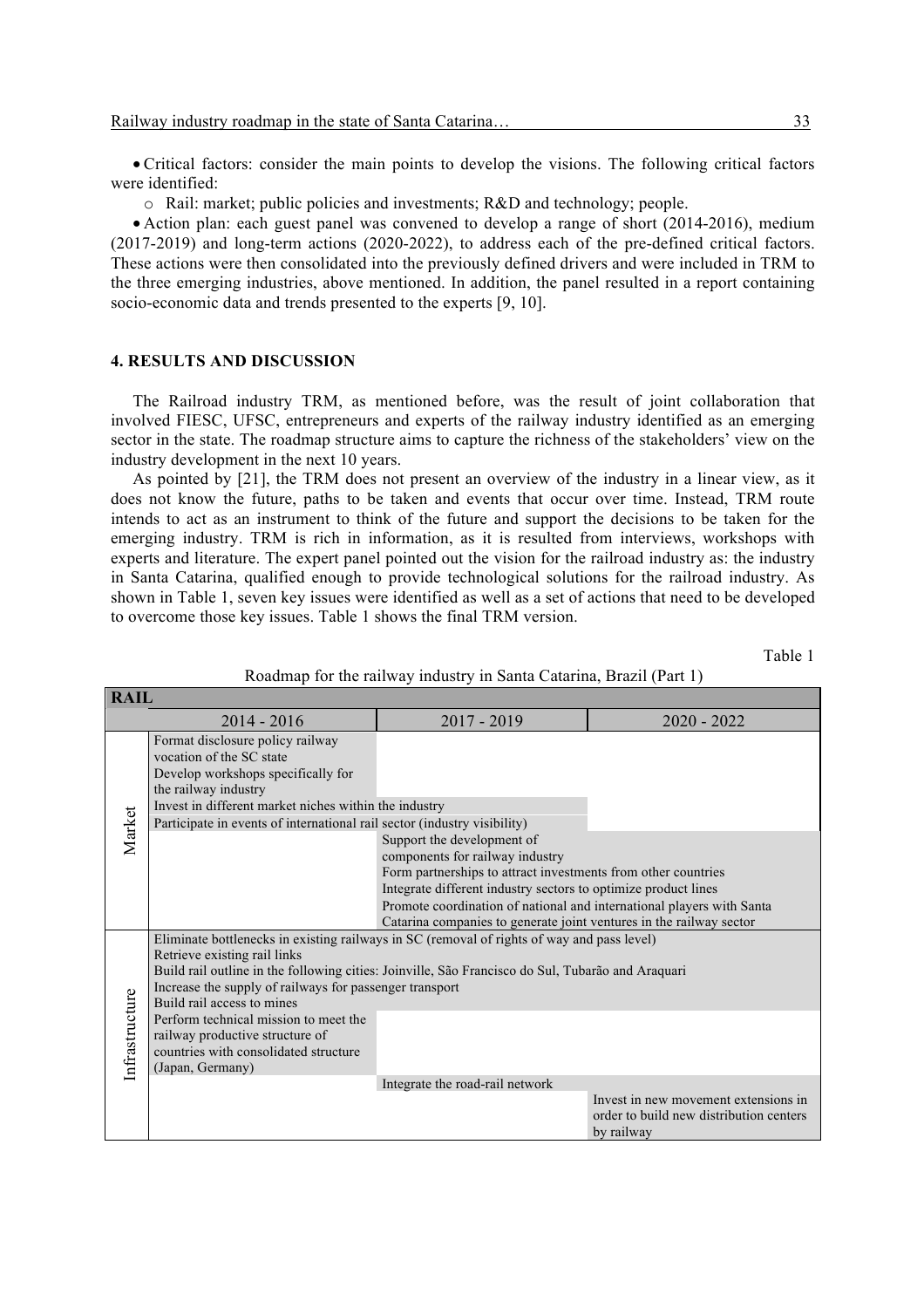# 34 A. Dias, J.C. Da Silva, H.H. Kagueiama, C.R. Haddad, M. Uriona, Á.G.R. Lezana, D.L. Juliatto

Table 2

| <b>RAIL</b>    |                                                                                                                                                                                                                                                                                                                                |                                                                                                                                                                                                                                     |                                                                                                                |  |  |  |
|----------------|--------------------------------------------------------------------------------------------------------------------------------------------------------------------------------------------------------------------------------------------------------------------------------------------------------------------------------|-------------------------------------------------------------------------------------------------------------------------------------------------------------------------------------------------------------------------------------|----------------------------------------------------------------------------------------------------------------|--|--|--|
|                | $2014 - 2016$                                                                                                                                                                                                                                                                                                                  | $2017 - 2019$                                                                                                                                                                                                                       | $2020 - 2022$                                                                                                  |  |  |  |
|                | Plan the development of new sustainable technologies                                                                                                                                                                                                                                                                           | Set cooperation agreements between institutions and national and<br>international companies to train innovation projects<br>Create specialized laboratories to meet new demands                                                     |                                                                                                                |  |  |  |
| Technology     |                                                                                                                                                                                                                                                                                                                                | Develop technology for the sector<br>demands, such as cars and rails<br>Insert technology in Santa Catarina<br>industry combined with the<br>production of parts or rail systems<br>Developing software for the<br>railway segments | Develop a skilled structure to provide                                                                         |  |  |  |
|                |                                                                                                                                                                                                                                                                                                                                |                                                                                                                                                                                                                                     | technological solutions                                                                                        |  |  |  |
| Services       | Attract suppliers of products and<br>services: maintenance of systems,<br>wagons, components, etc.<br>Invest in the maintenance of existing<br>railways<br>Create R&D&I and certification<br>centers                                                                                                                           |                                                                                                                                                                                                                                     |                                                                                                                |  |  |  |
|                |                                                                                                                                                                                                                                                                                                                                | national and international partnerships                                                                                                                                                                                             | Build a productive chain to the railroad industry with local businesses and<br>Export rail industrial services |  |  |  |
|                | Deploy centers of excellence in embedded technologies                                                                                                                                                                                                                                                                          |                                                                                                                                                                                                                                     |                                                                                                                |  |  |  |
|                | Create lines of research together with<br>the Scientific and Technological<br>Institutions (STI) companies and to<br>master the technologies needed for the<br>development of the railway sector                                                                                                                               |                                                                                                                                                                                                                                     |                                                                                                                |  |  |  |
|                | Create postgraduate courses in the railway area<br>Align the program of technical and higher education with industry demands                                                                                                                                                                                                   |                                                                                                                                                                                                                                     |                                                                                                                |  |  |  |
| People         | Create a technological center for the industry, known for technology                                                                                                                                                                                                                                                           |                                                                                                                                                                                                                                     |                                                                                                                |  |  |  |
|                | implementation in relevant markets                                                                                                                                                                                                                                                                                             | Make technological exchange to<br>meet the production system in<br>other countries                                                                                                                                                  |                                                                                                                |  |  |  |
|                |                                                                                                                                                                                                                                                                                                                                | Deploy technology center for rail studies                                                                                                                                                                                           | Develop and encourage training of<br>R&D&I centers with industry-<br>academia partnerships                     |  |  |  |
| Sustainability | Disseminate and encourage<br>implementation of reverse logistics<br>Studying sustainable cases deployed<br>in the sector in other states<br>Explore sustainable alternatives for<br>the sector<br>Develop sustainable plans to reduce<br>the impact of the construction of<br>railways<br>Study cases of sustainable practices | Implement sustainable programs in<br>the rail industry in the state                                                                                                                                                                 |                                                                                                                |  |  |  |
|                | applied in other countries                                                                                                                                                                                                                                                                                                     | Implement sustainable practices                                                                                                                                                                                                     |                                                                                                                |  |  |  |

Roadmap for the railway industry in Santa Catarina, Brazil (Part 2)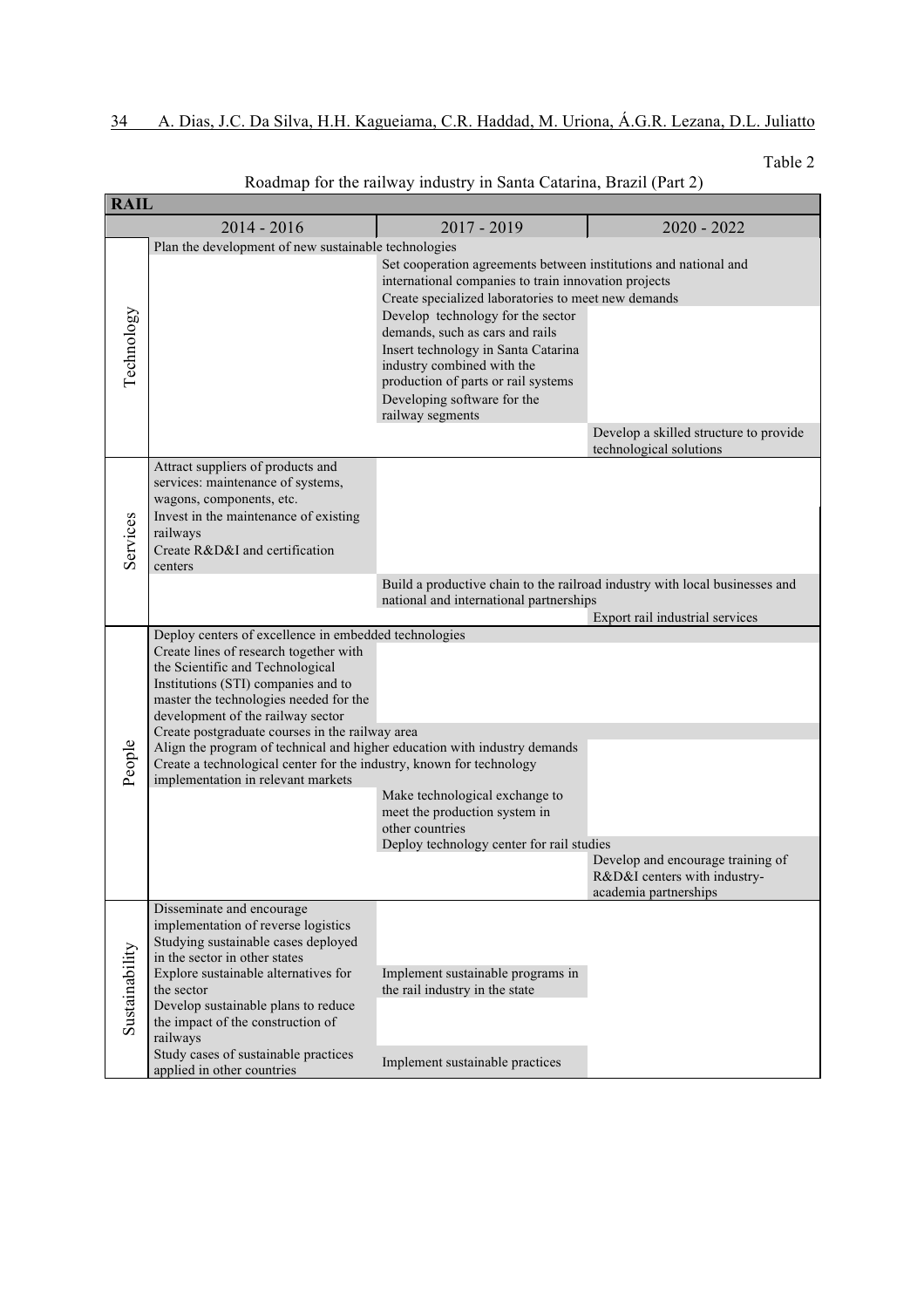| <b>RAIL</b>                                         |                                                                                |                                                                                |                                         |  |  |  |
|-----------------------------------------------------|--------------------------------------------------------------------------------|--------------------------------------------------------------------------------|-----------------------------------------|--|--|--|
|                                                     | $2014 - 2016$                                                                  | $2017 - 2019$                                                                  | $2020 - 2022$                           |  |  |  |
| Socio-<br>$_{\rm gal}$<br>and<br>politi<br>Economic | Facilitate the provision of fiscal incentives                                  |                                                                                |                                         |  |  |  |
|                                                     | Develop policy (Agency) specific for the cargo sector, connecting different    |                                                                                |                                         |  |  |  |
|                                                     | modes                                                                          |                                                                                |                                         |  |  |  |
|                                                     | Create lines of investment for industries that will operate in the manufacture |                                                                                |                                         |  |  |  |
|                                                     | of components for railways                                                     |                                                                                |                                         |  |  |  |
|                                                     |                                                                                | Edit a new regulatory framework for the modal                                  |                                         |  |  |  |
|                                                     |                                                                                | Create public and private incentive program for industries that operate in the |                                         |  |  |  |
|                                                     |                                                                                | industry                                                                       |                                         |  |  |  |
|                                                     |                                                                                | Create a development agency headed by the industry                             |                                         |  |  |  |
|                                                     |                                                                                |                                                                                | Establish international agreements and  |  |  |  |
|                                                     |                                                                                |                                                                                | a plan to import/export rail industrial |  |  |  |
|                                                     |                                                                                |                                                                                | services                                |  |  |  |

Roadmap for the railway industry in Santa Catarina, Brazil (Part 3)

#### **5. CONCLUSION**

This article presented a long-term technology roadmap for the emergent industry of railway in Santa Catarina. The project used the model proposed by [13; 24], with adaptations in the suggested methodology, in accordance with the needs and available resources.

The paper presents TRM usefulness in a real roadmapping exercise, conducted in Brazil, with the aim to identify the main leverage points in order to develop and strengthen the railroad industry in Santa Catarina.

The data collected aids in concluding the sector is still in emerging level in the state. The main technology drivers were defined and three main macro trends were mapped: search for mobility alternatives with focus on sustainability; improve interaction among industries, universities and research institutes. These trends were related to more than one driver. The proposed actions were related to these macro trends, highlighting their importance for the industry future.

For the macro trend with regard to mobility alternatives, the final report proposed actions such as to prioritize embedded technologies market (market) and to increase the supply of railways for passenger transport (infrastructure). To focus on sustainability, the actions presented in TRM are the development of sustainable technologies (technology) for the railway industry.

Another macro trend indicates that a better collaboration between universities, companies and other institutions is necessary to improve and to strenghten the railway development in Brazil.

Finally, the project defined some other actions of short, medium and long terms to be taken to achieve the visions resulting from the expert's panel. The next step is to develop a project to put these actions into practice and accompany them as they are implemented. For FIESC, this study was also essential to identify the key actions and mechanisms needed to leverage development in Santa Catarina, through the railroad industry and to increase the railway grid in the state for both cargo freight and human transportation.

#### **References**

- 1. Australia. Department of Industry, Science and Resources. *Technology planning for business competitiveness: a guide to developing technology roadmaps*. Canberra: Common Wealth of Australia, 2001.
- 2. Carvalho, M.M. & Fleury, A. & Lopes, A.P. An overview of the literature on technology roadmapping (TRM): contributions and trends. *Technological Forecasting and Social Change*. 2013. Vol. 80. No. 7. P. 1418-1437.
- 3. Castorena, D.G. & Rivera, G.R. & Gonzalez, A.V. Technological foresight model for the identification of business opportunities (TEFMIBO). *Foresight*. Vol. 15. No. 6. P. 492-516.

Table 3